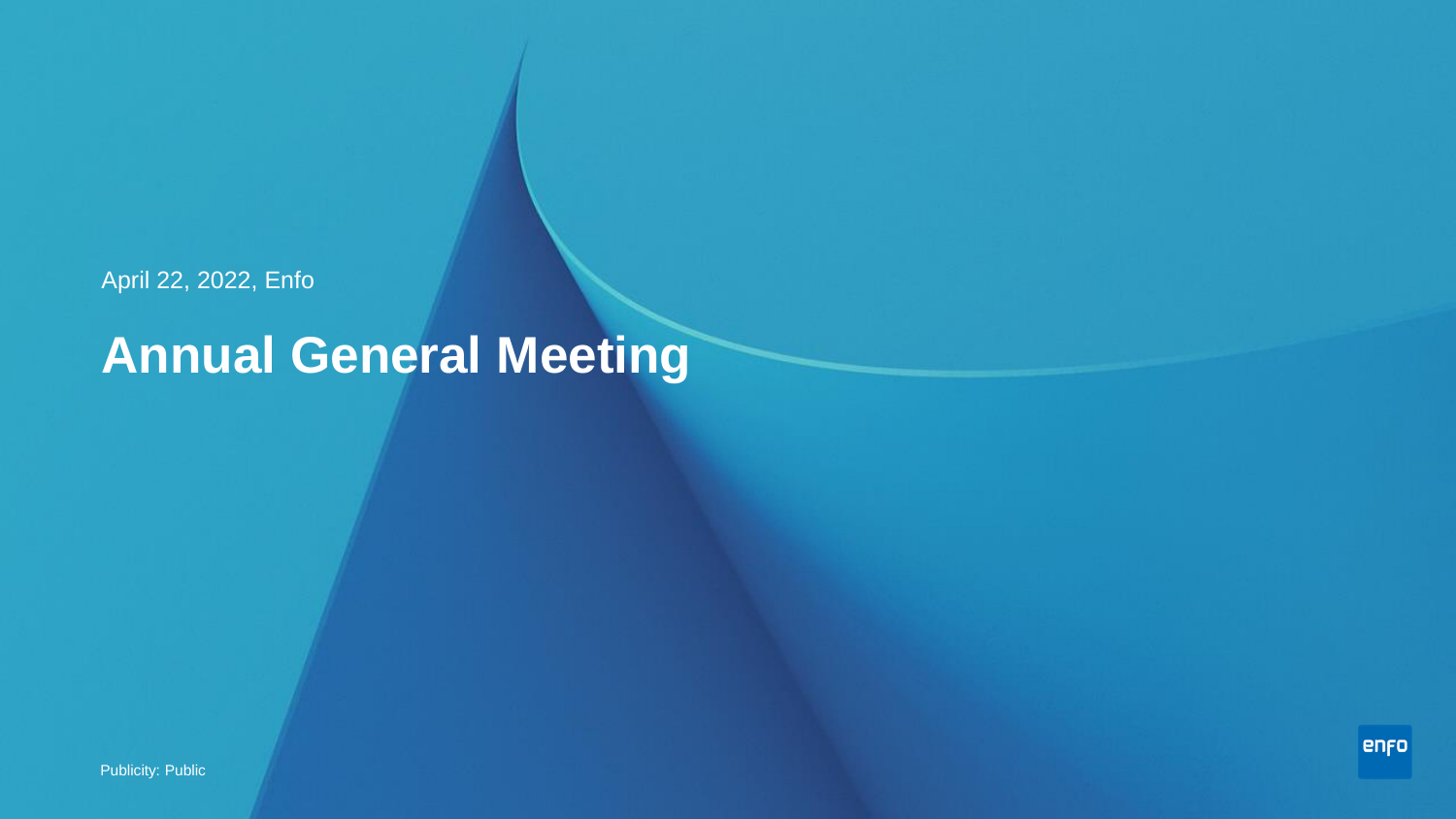

## enfo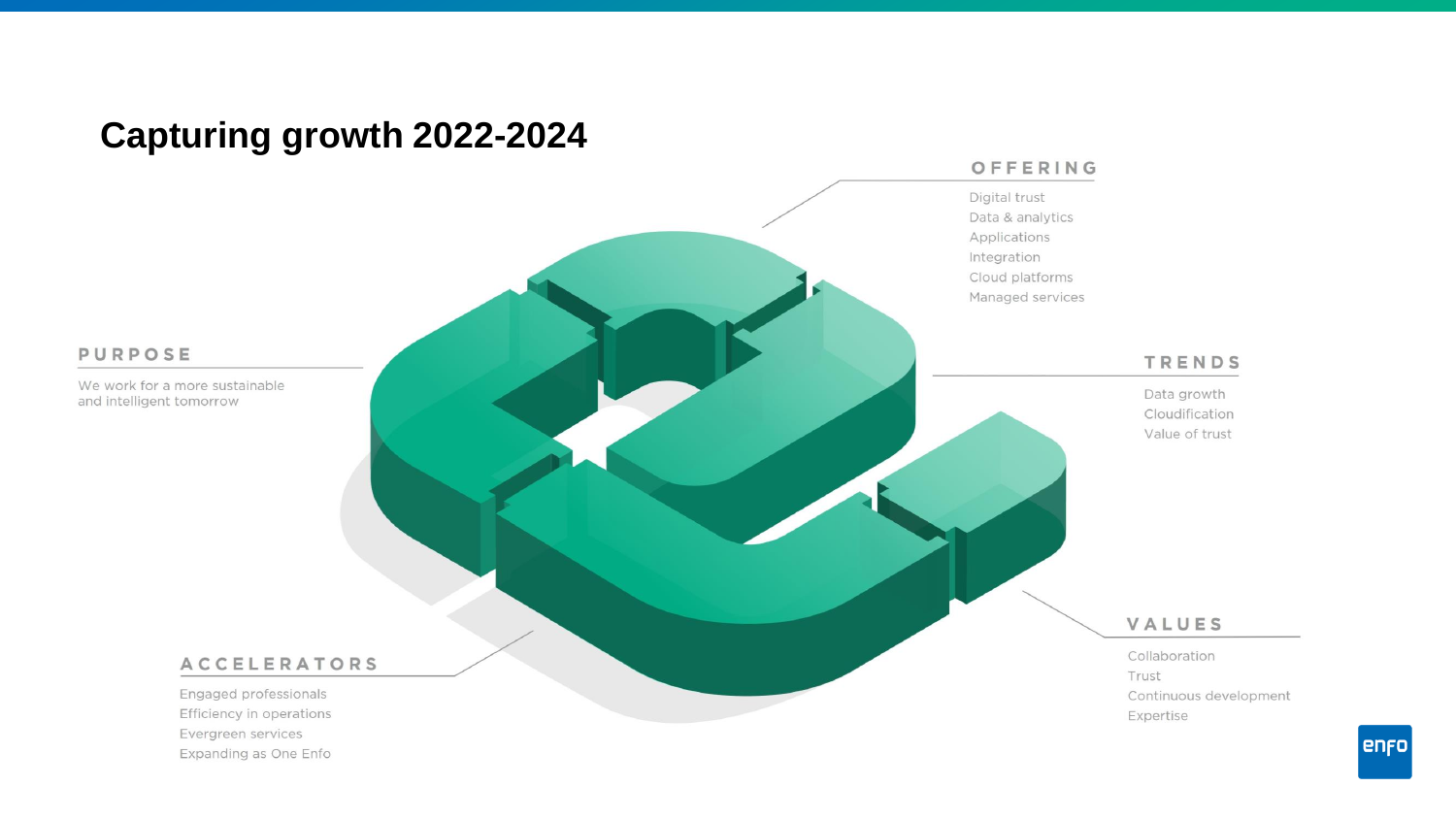## **Enfo 2021: Stable performance reinforced with new strategy**

| <b>Key figures</b>                    | $1.1 - 31.12.2021$ | $1.1 - 31.12.2020*$ |
|---------------------------------------|--------------------|---------------------|
| <b>Net sales (EUR million)</b>        | 103.9              | 101.5               |
| <b>EBITDA (EUR million)</b>           | 7.4                | 7.7                 |
| % of Net sales                        | 7.1%               | 7.6%                |
| <b>EBITA (EUR million)</b>            | $-1.2$             | $-0.4$              |
| EBIT / operating profit (EUR million) | $-2.3$             | $-1.5$              |
| % of Net sales                        | $-2.2%$            | $-1.5%$             |
| Profit for the period (EUR million)   | $-3.9$             | $-2.7$              |

\* The figures for the corresponding period have been updated in accordance with the changes disclosed in the accounting principles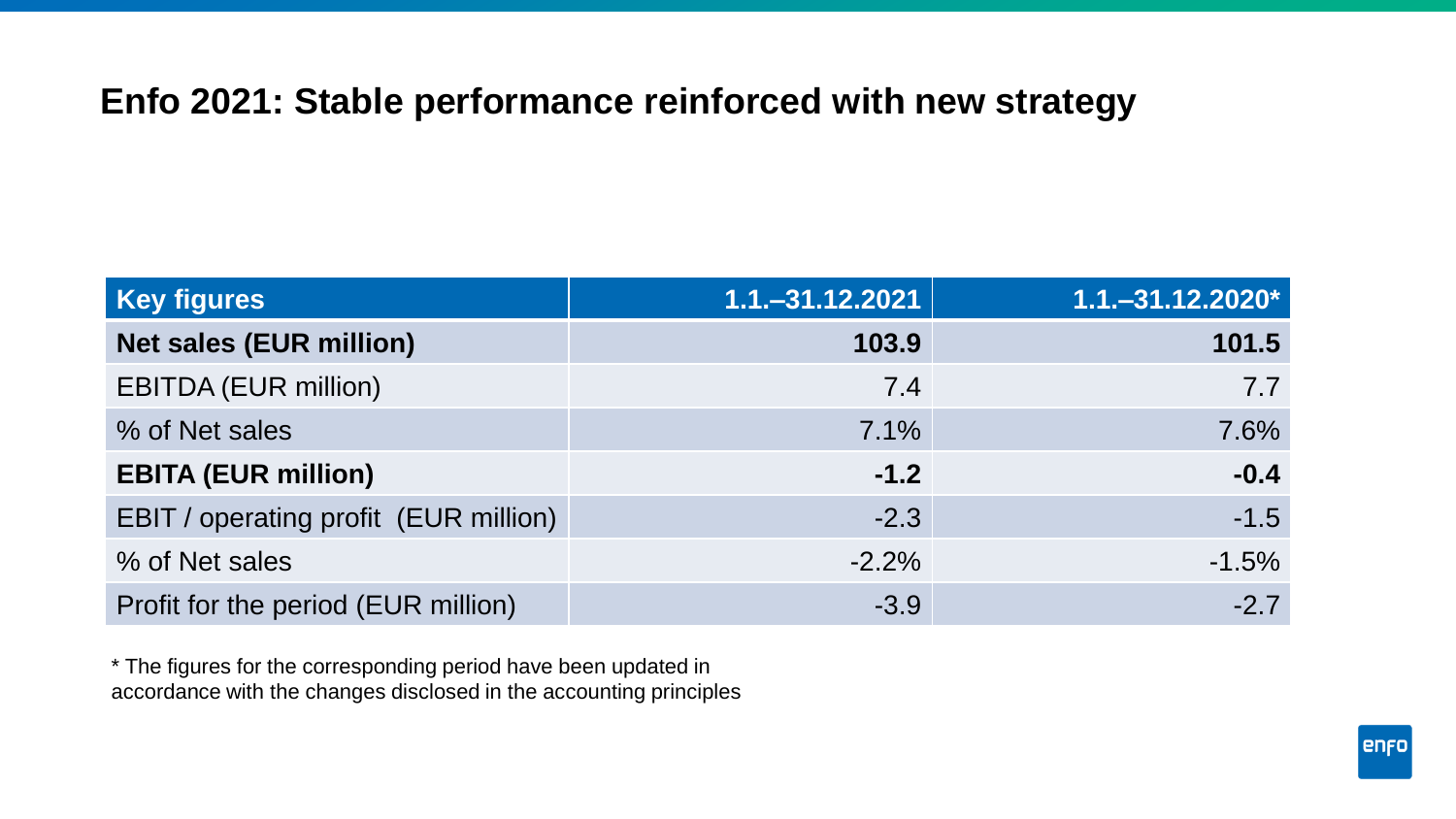## Year 2021 -**Figures and highlights**



**EBITDA EUR** million

7.4  $(7.1\%)$ 

## **Enfonians answer**

4.O on a scale from 1-5 when asked if Enfo is a good place to work



5

 $\epsilon$ 

o **TELEVISION** 

 $\blacksquare$ 

 $\blacksquare$ 

 $\mathbf{D}$ 

Ě

### **New CEO**

Mikko Valorinta is appointed as CEO from March 1, 2021.

### Enfo strengthens focus on digital responsibility

Thomas Andersson is appointed as EVP for Enfo's new business area Digital Trust and member of the Group Management Team from May 11, 2021.

 $\begin{array}{c|c|c|c|c} n & n \end{array}$ 

### Emphasis on culture, inclusion, and diversity

Henna Ylitalo, with extensive experience around diversity, equity, and inclusion, is appointed as EVP, People & Culture and member of the Group Management Team from May 24, 2021.

### Divesting minority share in Zuite Business **Consulting**

Enfo divests its 30% ownership in the Swedish SAP consultancy Zuite Business Consulting to Norwegian Pearl Group AS.

### Significant recognition of Enfo's expertise in **Microsoft Azure analytic solutions**

Enfo is awarded the Analytics on Microsoft Azure Advanced Specialization in recognition of its strong expertise in Microsoft Azure analytic solutions. Enfo is one of the first companies in the Nordic region to receive this acknowledgement.

### **New strategy**

In September, Enfo announces its renewed strategy, Capturing growth.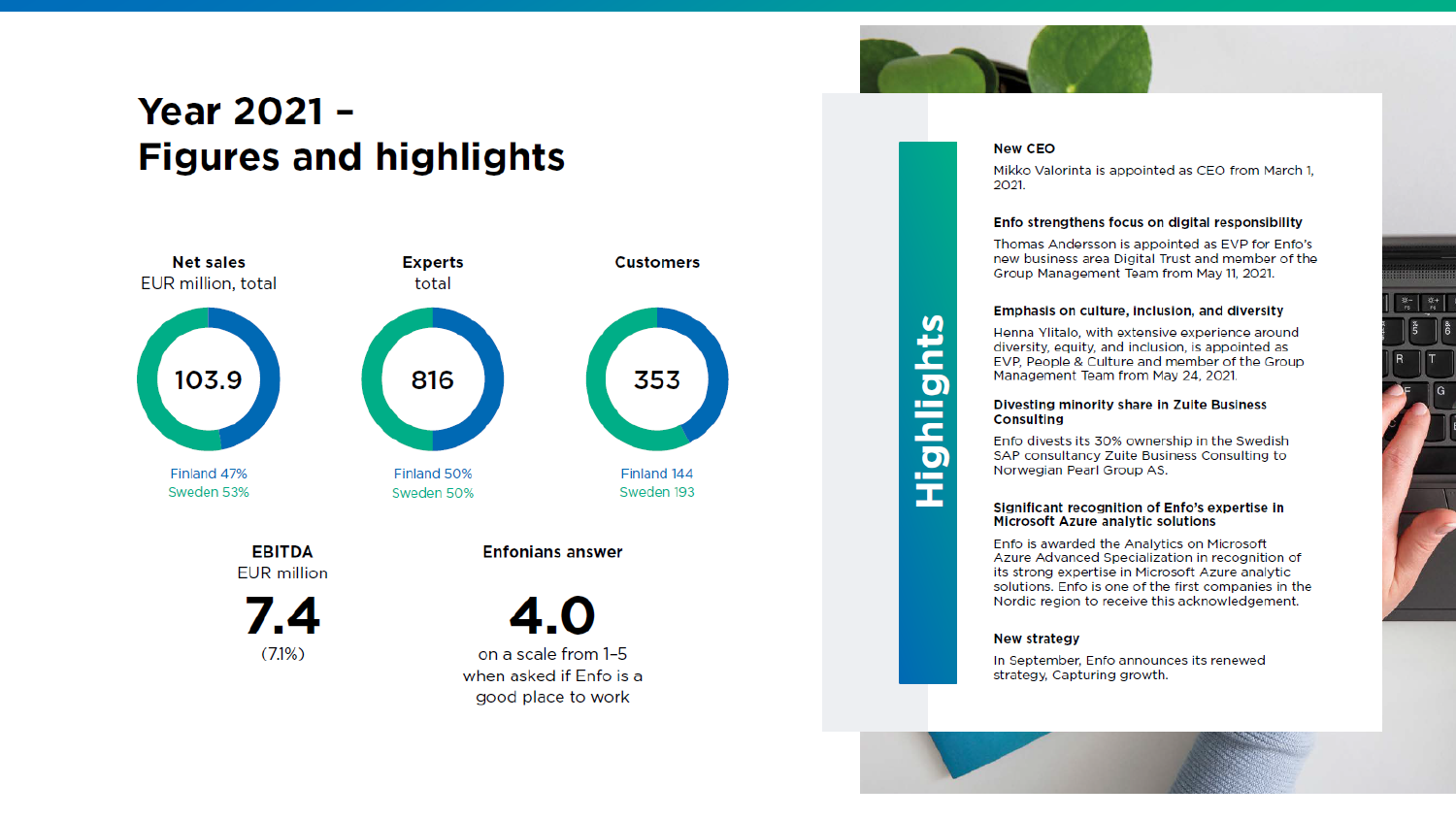## **SUSTAINABLE GALS**



## **"**

**Enfo's CR mission is to be the obvious choice as an employer and supplier through responsible digital development and business.**

[enfogroup.com/corporate-responsibility](http://www.enfogroup.com/corporate-responsibility) [enfo.fi/vastuullisuus](http://www.enfo.fi/vastuullisuus) [enfo.se/hallbarhet](http://www.enfo.se/hallbarhet)

Enfo's [Annual Report 2021](https://www.enfogroup.com/file-download/download/public/2405) (p.15-26, 39-41)

## **Actions to ensure responsibility**

## o **Social responsibility**

- o High employee and customer satisfaction
- Certified quality management system, ISO 9001 (Care & Data Platforms in Finland)
- o **Digital responsibility**
	- Certified protection of our own and our customers' data confidentiality, integrity and availability in Enfo's data center in Kuopio and Care & Data Platform business, ISO 27001.
	- o Enfo is the first company in Finland to achieve security assessment under the Katakri 2020 criteria.

## o **Environmental responsibility**

- $\circ$  100 % renewables as energy resource in our data center
- o Certified environmental management system, ISO 14001
- o **Ethical operations**
	- o Commitment to ethical and responsible conduct, defined in our Code of Conduct. We also expect this from contractors and suppliers.

## o **Support to create impact**

o Supporting non-profit organizations making an impact within education in disadvantaged parts of the world as well as within the protection of our environment.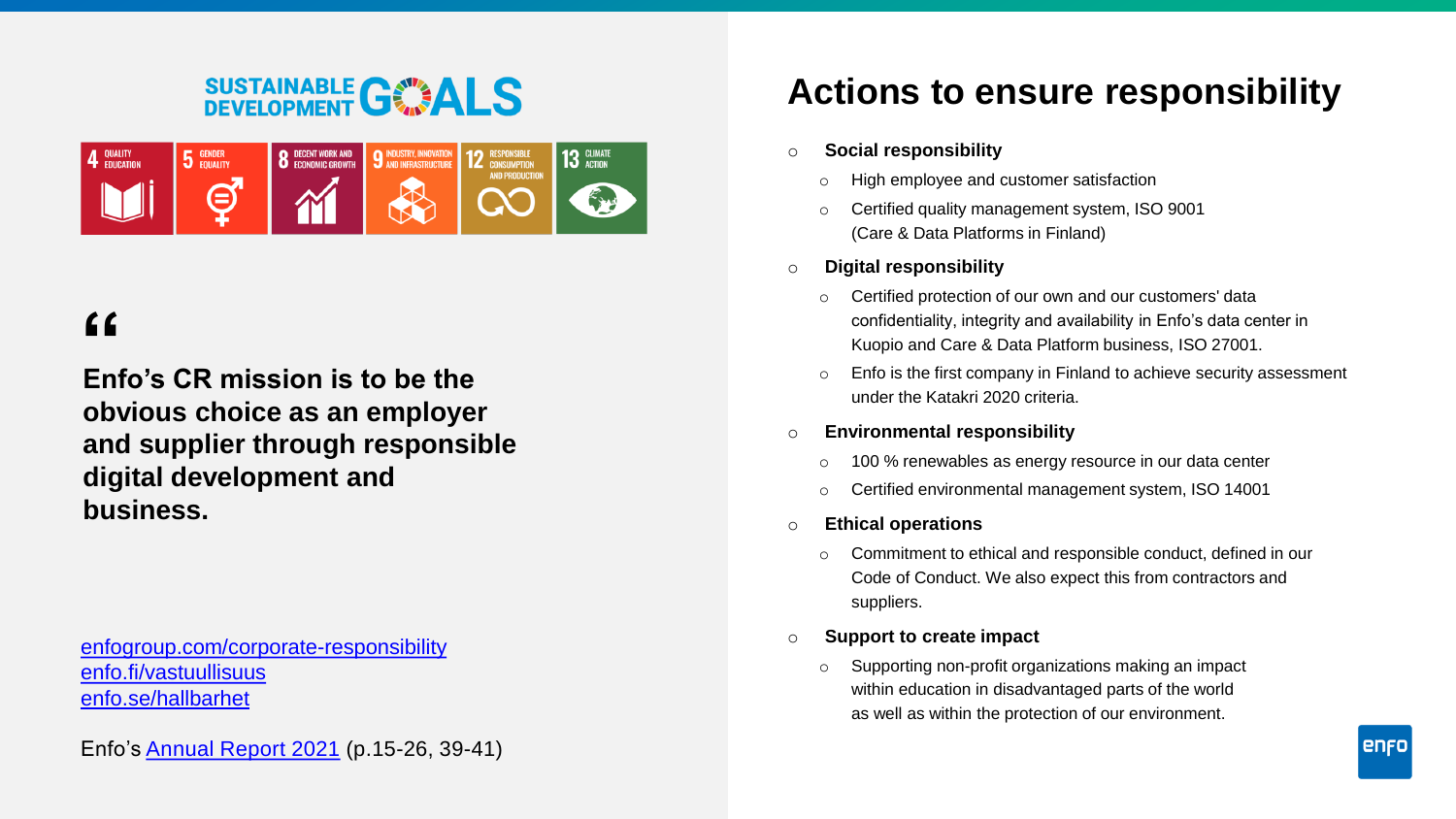## **Our business areas**

## **Applications & Data, Sweden**

Applications, data & analytics, digital services, and integration with all leading technologies

### **Services**

• Digital product design

#### **Employees** 256

**Employees** 

 $114$ 

- · Software development
- Integration development, maintenance, and support
- Analytics & BI
- Data management services
- Cloud consulting, migrations & services
- Asset management & IoT
- Application management

## **Digital Trust, Sweden**

Digital identity management enabling secure collaboration anytime and anywhere

#### **Services**

- Digital identity management/governance
- Hybrid workplace anytime and anywhere
- Enterprise access management
- Collaboration governance
- Cybersecurity services as a business value add
- Intelligent joiner, mover, leaver processes

## **Care & Data Platforms, Finland** Versatile platforms, genuine care

### **Services**

### • Public cloud, private cloud and hybrid cloud platforms and technologies

- Cloud consulting, migrations & services
- Managed services
- 24/7 service center (service desk, monitoring, Security Operations Center SOC)
- Security services
- Device care
- Microsoft 365 solutions
- Solution management
- Networks
- Robotic Process Automation
- SAP & Salesforce solutions

## **Data & Analytics, Finland**

Information as a strategic asset: how to master exponentially growing amounts of data

#### **Services**

• Performance management: BI/analytics, planning,

103

- predicting, data warehousing/data marts
- · Data hub: Data lakes, data virtualization, integration, IoT
- · Data asset management: Metadata, data governance, data models, data catalog, master data management

**Employees** 

**Employees** 

274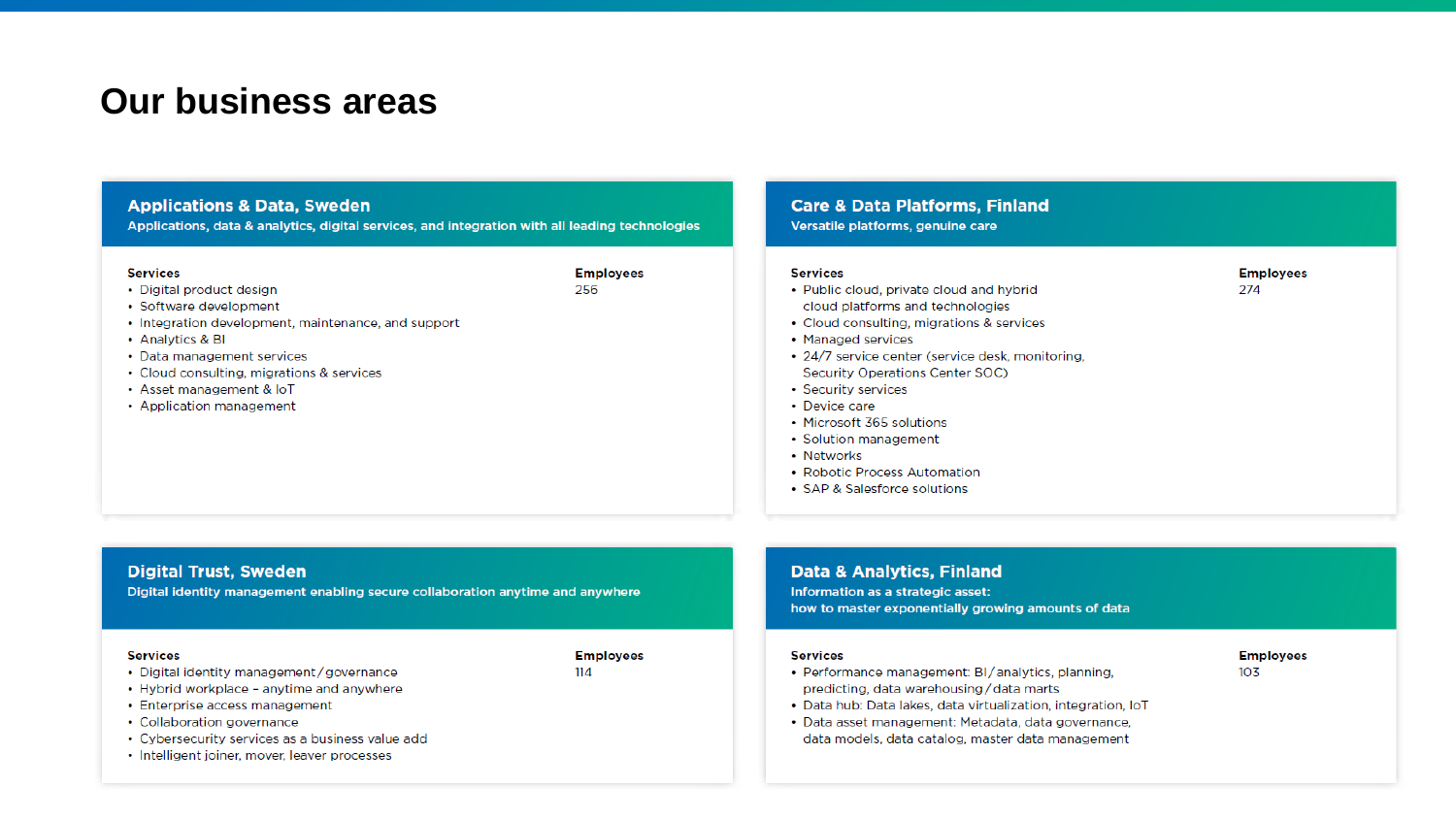## **Enfo leadership team**



**Mikko Valorinta** CEO



**Thomas Andersson** EVP, Digital Trust Sweden



**Nina Annila** EVP, Care & Data Platforms Finland



**Sami Kähkönen** EVP, Data & Analytics Finland



**Johan Liljeström** EVP, Applications & Data **Sweden** 



**Petra Teräsaho** CFO (from May, 2022)



**Antti Hemmilä** General Counsel



**Henna Ylitalo** EVP, People & Culture